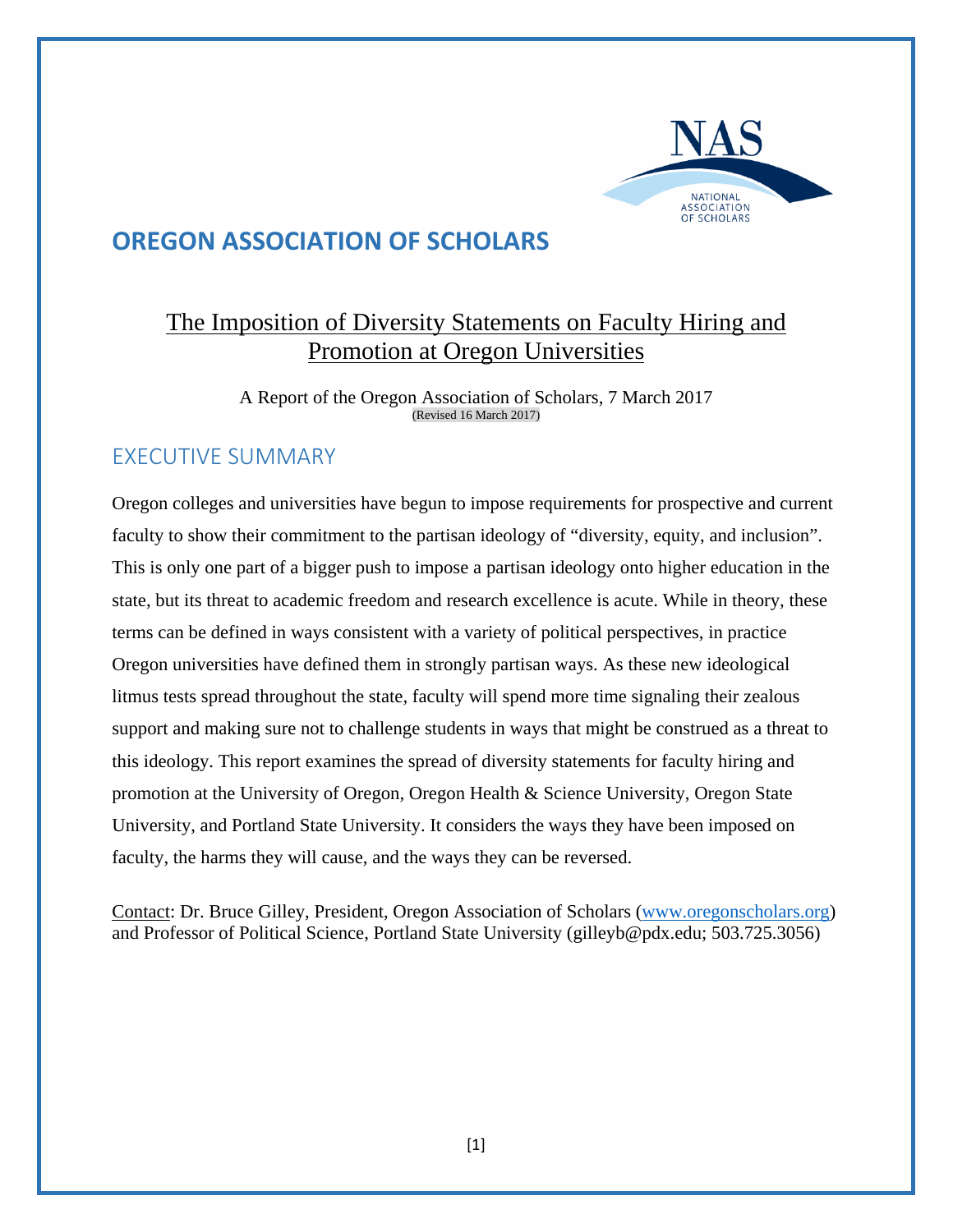# Table of Contents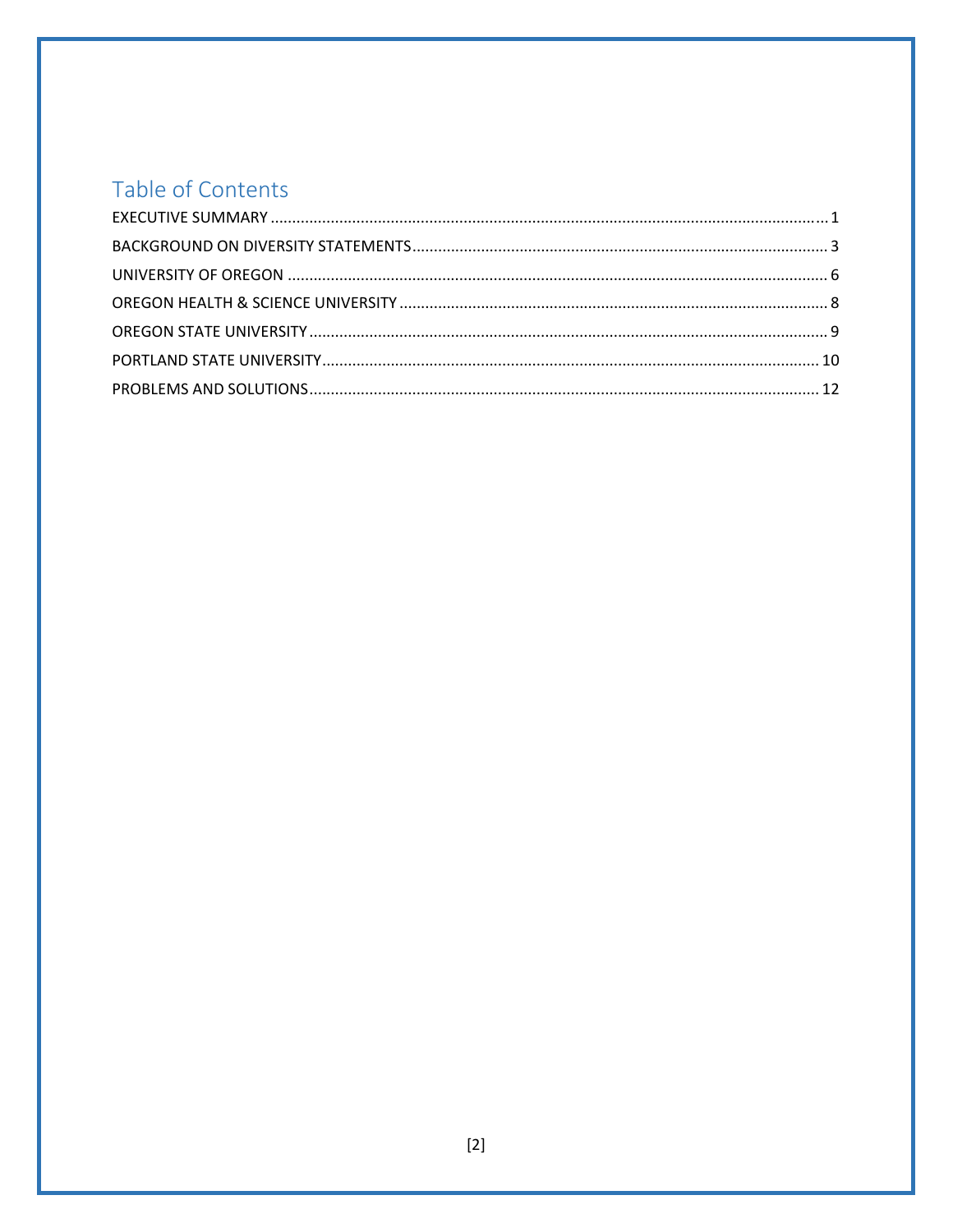#### BACKGROUND ON DIVERSITY STATEMENTS

Both legal and academic principles have generally asserted that universities should not be partisan institutions, both because they receive public funds and because their mission requires extensive freedoms for a diversity of viewpoints. "To perform its mission in the society, a university must sustain an extraordinary environment of freedom of inquiry and maintain its independence from political fashions, passions, and pressures," noted the University of Chicago's seminal 1967 Kalven Committee on the role of the university in political issues. "[The University] cannot insist that all of its members favor a given view of social policy; if it takes collective action, therefore, it does so at the price of censuring any minority who does not agree with the view adopted."<sup>1</sup>

This non-partisan ideal was first challenged in the 1970s and 1980s with the widespread creation of academic units centered on racial, ethnic, or gender identities. While these new fields of inquiry were generally welcome, for the most part they evolved with explicit partisan agendas and very limited viewpoint pluralism. In the 1990s, the heavily ideological thrust of these "departments of difference" began to creep into the administration of universities as a whole with the creation of "diversity and inclusion" bureaucracies. This institutionalization of diversity ideologies then shifted to the hiring and promotion of faculty in the 2000s. Today, the mandatory "diversity statement" threatens to become a "fifth document" in faculty hiring and promotion at many universities (in addition to cover letter, curriculum vitae, research statement, and teaching statement).

Diversity statements are only a small part of the attempt to reconfigure higher education based on a partisan ideology of social engineering. Universities today, including all major colleges and universities in Oregon, are pouring millions of dollars each year into "diversity training", "diversity action plans", and "diversity councils" even as student tuition rises. Diversity statements are unique insofar as they represent a clear and imminent threat to academic freedom and research excellence, although the more corrosive and insidious effects of the broader diversity agenda should not be ignored.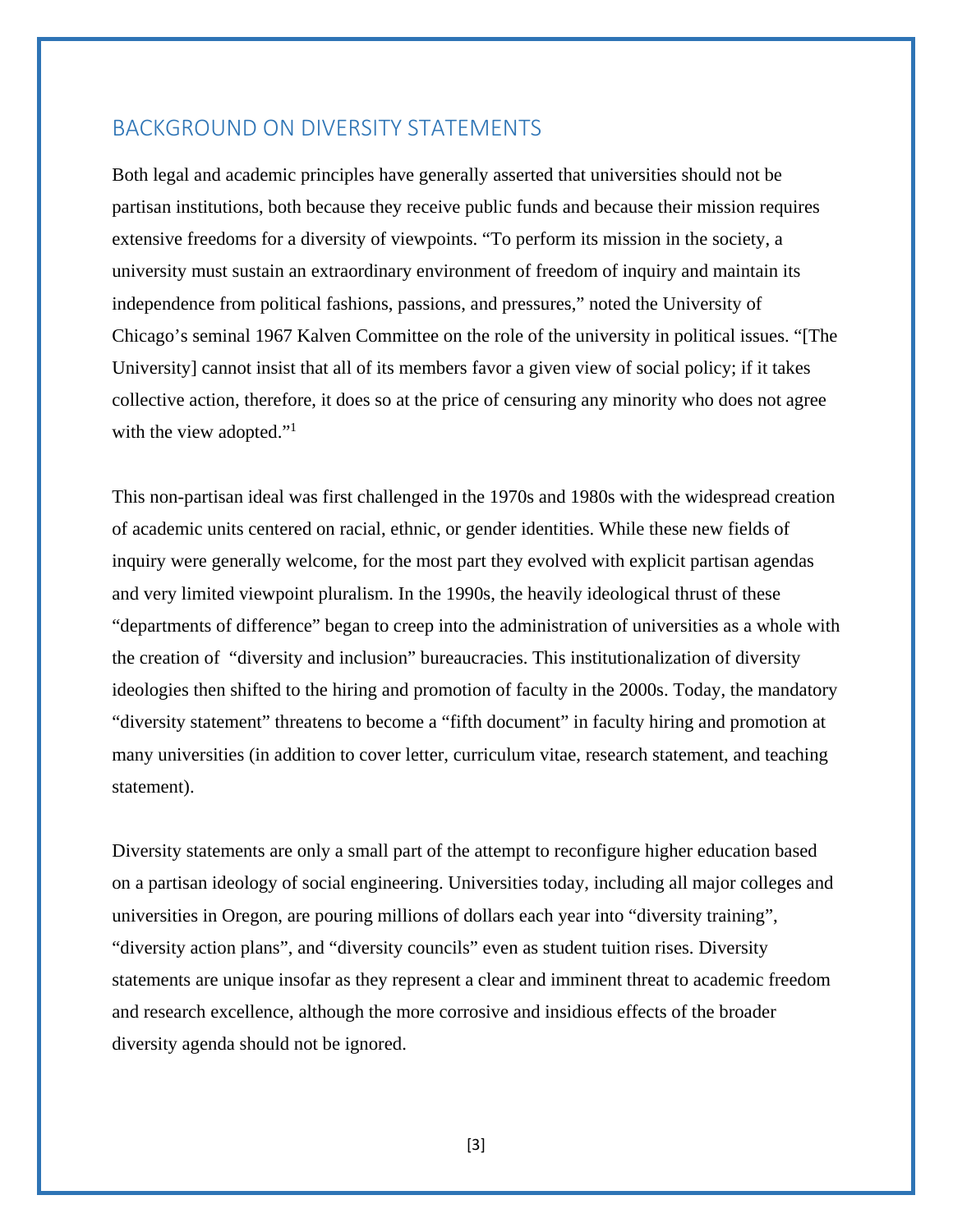An estimated 20 major universities or university systems in the U.S. now include mandatory diversity statements for faculty hiring and promotion.<sup>2</sup> In 2005, for instance, the University of California system introduced mandatory diversity statements for all new faculty hires. The criteria used to evaluate contributions to diversity in the UC system include whether a scholar's research addresses race, gender, "economic justice", or inequalities.<sup>3</sup> At Carnegie Mellon University, where a similar requirement was introduced in 2008, candidates can also pass the litmus test if they "represent a historically underrepresented group in [their] field based on [their] race, ethnicity, or gender."<sup>4</sup> In 2009, the National Association of Scholars drew attention to the diversity statements required of faculty being considered for promotion at Virginia Polytechnic Institute and State University (Virginia Tech).<sup>5</sup> Not surprisingly, these expanding requirements have spawned a cottage industry. Faculty are being coached by paid "diversity consultants" on how to survive the ideological minefield of the diversity statement, learning how to signal their zealous support for this ideology and how to write hyperbolic "contribution to diversity statements."6

While in theory, the concepts of diversity, equity, and inclusion could be interpreted in ways consistent with different political viewpoints, in practice they have been consistently and exclusively defined by university officials to emphasize the values and assumptions of left-wing viewpoints in society. These can be summarized as an emphasis on group identity; an assumption of group victimization; and a claim for group-based entitlements. Classical liberal approaches, that emphasize the pluralism of a free society, the universalism of human experiences, and the importance of equality before the law, have been regarded as invalid. So too have conservative approaches that focus on shared values and the sacredness of the private realm and individual morality. More broadly, the idea of a university as a place where leading scholars are protected from *any* ideological imposition is also rejected.

As such, diversity statements are a *de facto* tool to weed out non-left wing scholars. In an essay widely cited by university administrators as a model of good advice<sup>7</sup>, a former anthropology professor at the University of Oregon wrote that her diversity statement would include discussions of "how to keep the white students from dominating all classroom discussions", how not to "thoughtlessly reproduce the standard white and Western model of legitimate knowledge",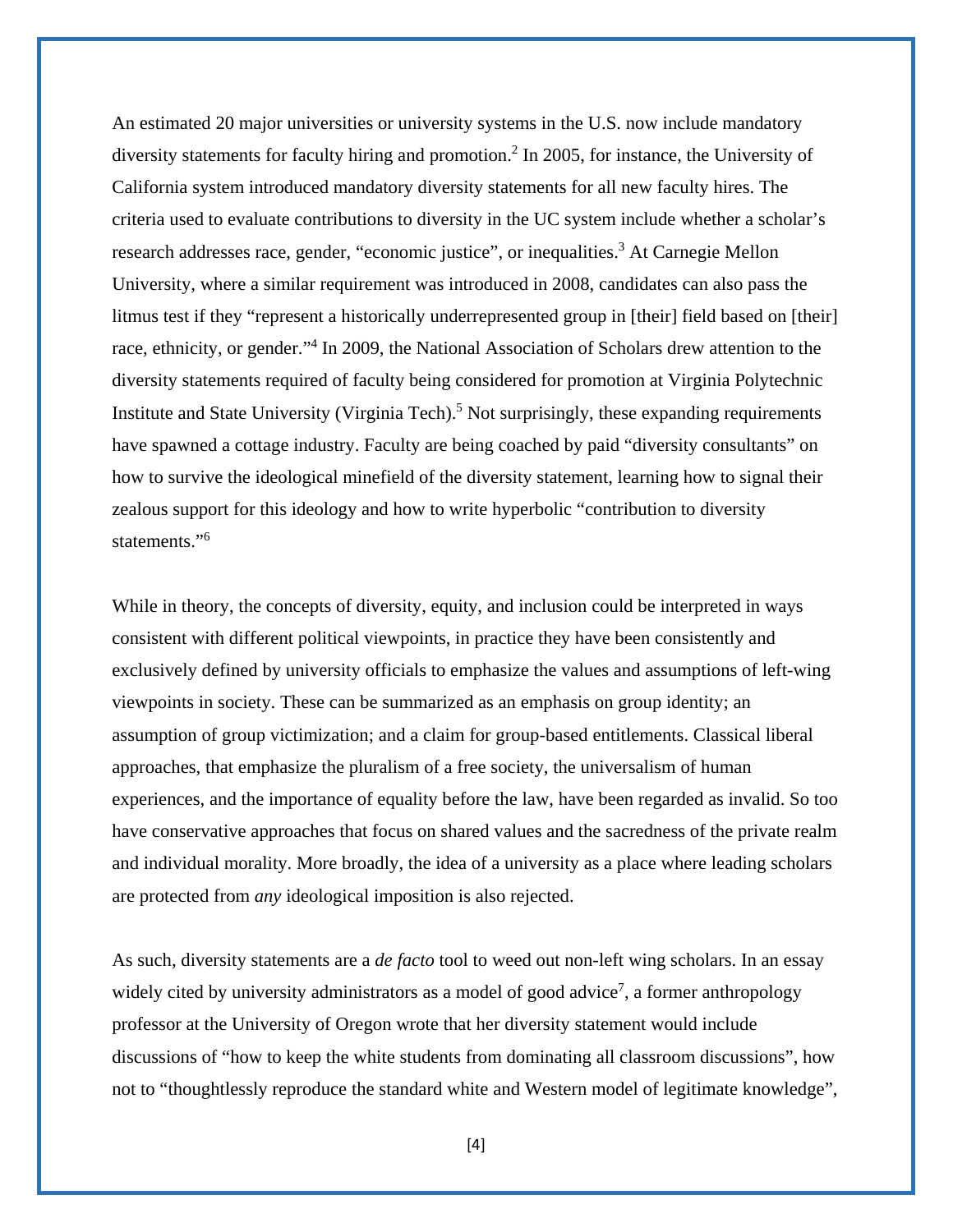and how to "reflect a commitment to queer visibility." A UC Davis workshop on diversity statements of 2012 advised how the statements can be used by hiring committees "to determine whether you are going to be the kind of colleague the department wants to have."<sup>8</sup> This partisan, litmus-test approach to diversity is also made plain by Dr. Tanya Golash-Boza, an associate professor of sociology at the University of California at Merced and during 2016-17 the Vice-Chair of the UC Systemwide Committee on Affirmative Action, Diversity, & Equity. In a June 10, 2016 article entitled "The Effective Diversity Statement" in *Inside Higher Ed*, Golash-Boza advises candidates to focus on "commonly accepted understandings of diversity and equity" such as "racial oppression, sexism, homophobia, transphobia, ableism or some other commonly recognized form of oppression." She suggests that candidates who do not agree with this approach should not bother to apply for jobs: "Note that if you do not care about diversity and equity and do not want to be in a department that does, don't waste your time crafting a strong diversity statement -- and you need not read any farther in this essay."<sup>9</sup>

The chilling effect of such ideological litmus tests on free speech and viewpoint diversity within the university would not be lessened by making them optional, or by allowing faculty to define diversity in their own way, or by allowing departments to weight them differently. Given the extreme skewedness of faculty viewpoints towards the left in contemporary academic institutions, this would only allow them to be used to weed out deviant thinking in other ways. Most measures suggest that on average there are 5 to 15 Democrats or left-liberals for every one Republican or classical liberal/conservative at U.S. universities and colleges, ratios which are much higher in humanities and social sciences departments.<sup>10</sup> A conservative who wrote a diversity statement that rejected victimization and entitlement narratives would make it easy for a typically left-leaning department "to determine whether you are going to be the kind of colleague the department wants to have."

Nor would the effect be lessened by adding a "sixth document" in the form of a "freedom statement" or "American values statement" as this too would simply be used as an ideological screening device. Universities and colleges must eschew diversity statements altogether, along with any other form of ideological signaling. Faculty should be evaluated strictly on their merits as researchers and teachers using well-known metrics of effectiveness.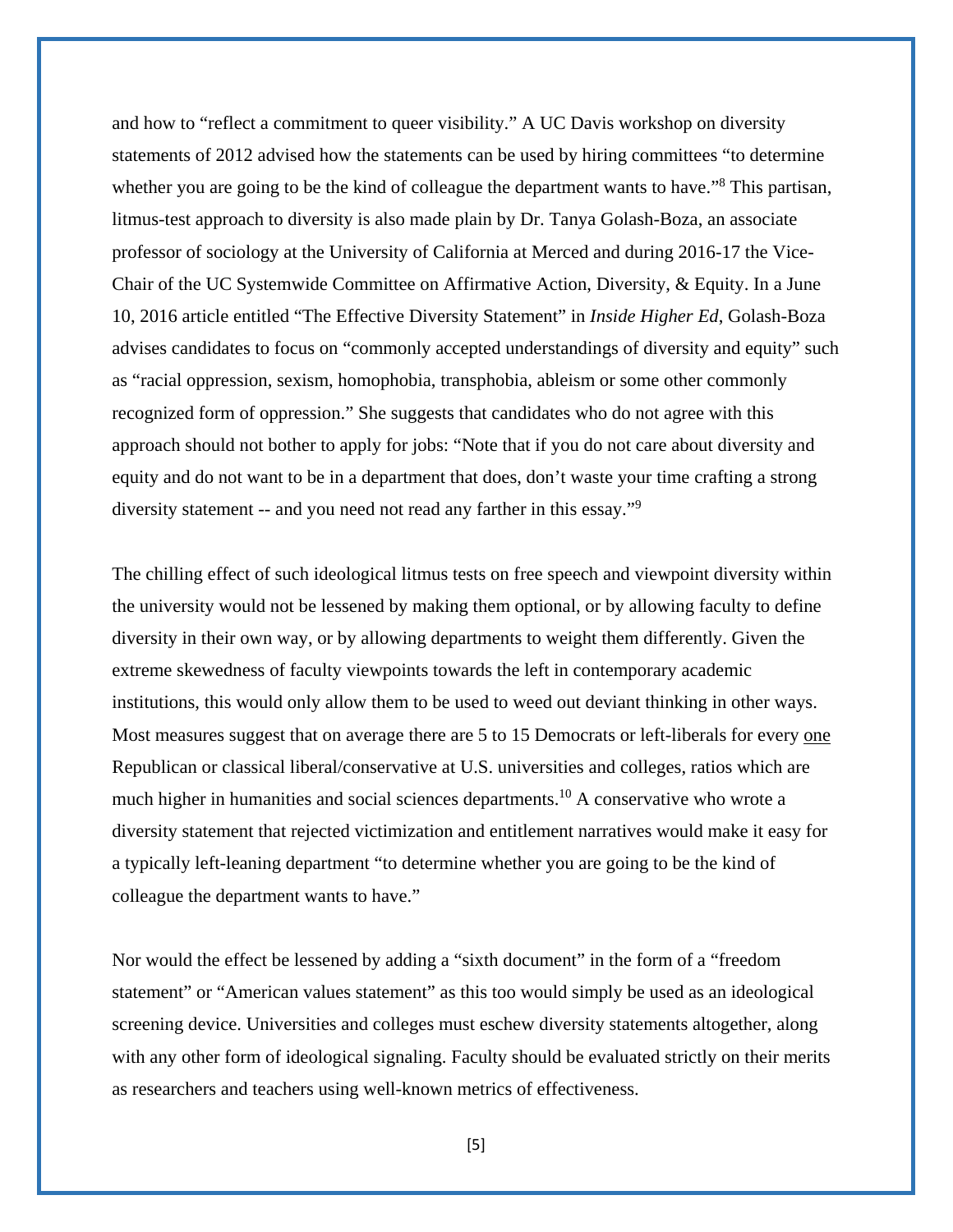The alarming shift of university faculties towards highly-skewed left-wing political viewpoints, where centrists and conservatives have become endangered species, has deleterious effects on educational quality, as a growing body of literature attests.<sup>11</sup> The imposition of "diversity" statements" will make this situation worse not better. As the former Provost of Stanford University, John Etchemendy, told the university's trustees in February 2017: "The university is not a megaphone to amplify this or that political view, and when it does it violates a core mission. Universities must remain open forums for contentious debate, and they cannot do so while officially espousing one side of that debate."<sup>12</sup>

#### UNIVERSITY OF OREGON

The University of Oregon's mid-term review, tenure, and promotion guidelines contained in the collective bargaining agreement for 2015 through 2018 introduced a new requirement that personal statements "should include discussion of contributions to institutional equity and inclusion." In tips for these statements, the university suggests addressing whether a faculty's teaching "reflect[s] the diversity of the field, including the racial, ethnic, and gender diversity of its scholars and practitioners"13 Under January 28, 2016 post-tenure review guidelines, faculty are likewise required to include in their materials "contributions to institutional equity and inclusion."

These diversity statements are now being extended to new faculty hires. The University has required its colleges and schools to submit "Diversity Action Plans" by March 17, 2017 for implementation in spring 2017 and continuing through  $2020$ .<sup>14</sup> Units have been told that they must incorporate "issues of equity, implicit bias, and cultural understanding in [new faculty] searches, onboarding, training, and exit interviews." The draft plan of CAS Natural Sciences, for instance, contains a provision that will "require that candidates require [sic] a diversity statement for all faculty searches."15 The CAS Natural Sciences plan more broadly proposes to "incorporate promising practices to increase equity, inclusion and inter-cultural understanding in onboarding, performance evaluations, tenure and promotion, and other unit processes and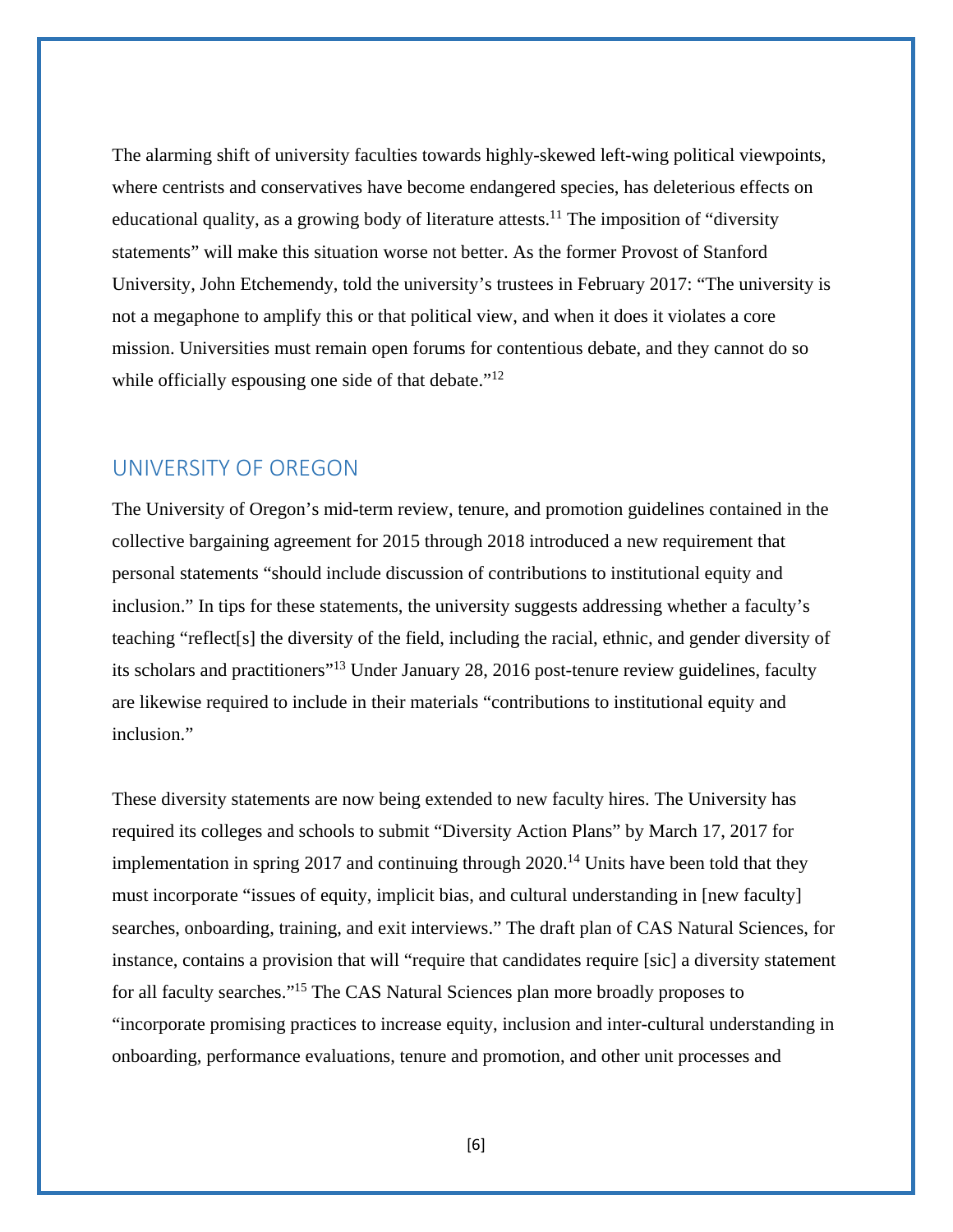policies." The plans for "diversity statements" from new job applicants thus reinforces existing rules for current faculty.

In general, the University of Oregon has been coy about defining "equity and inclusion" in these faculty requirements. However, multiple university documents show a clear bias towards understandings based on partisan ideologies. For instance, the IDEAL Framework document<sup>16</sup> of June 1, 2016 defines diversity so that 7 of the 9 dimensions relate to group identities, namely "race, ethnicity, disability, thought, culture, religion, sexual orientation, gender, and economics."

Moreover, in practice, only race/ethnicity and gender have been priorities for the university, as evidenced in several "diversity" documents. For instance, the June 2016 report on "faculty diversity"<sup>17</sup> focuses only on race/ethnicity and gender. Moreover, that document claims as a fact that the pluralism of the faculty is not a result of different cultural norms or individual behavior but is "due largely to the consequences of historical discrimination, including limited access to educational opportunities as well as contemporary implicit bias." This approach leads it into logical tangles. For instance, it notes that females outnumber males by at least 2 to 1 in three units -- the College of Education, CAS Humanities and the Law School – but does not consider this a problem. Nor does it consider the over-representation of faculty of Asian heritage (6.4% of the faculty compared to 5.5% of the student body) or the huge over-representation of non-white faculty in area, ethnic, cultural, gender, and group studies (67% of faculty) to be concerns despite the potentially deleterious effect of such patent discrimination on research excellence.<sup>18</sup>

The University of Oregon even insists with Orwellian candor that campus thought-police should implement measures that "incentivize the desired behavior while also consistently interrupting behavior that is inconsistent with equity and inclusion" so defined.<sup>19</sup> In its attempts to impose ideological criteria on faculty hiring and promotion, the University of Oregon reinforces a growing bureaucratic and regulatory climate on campus that threatens freedom of expression and the vigorous debates needed in the search for truth.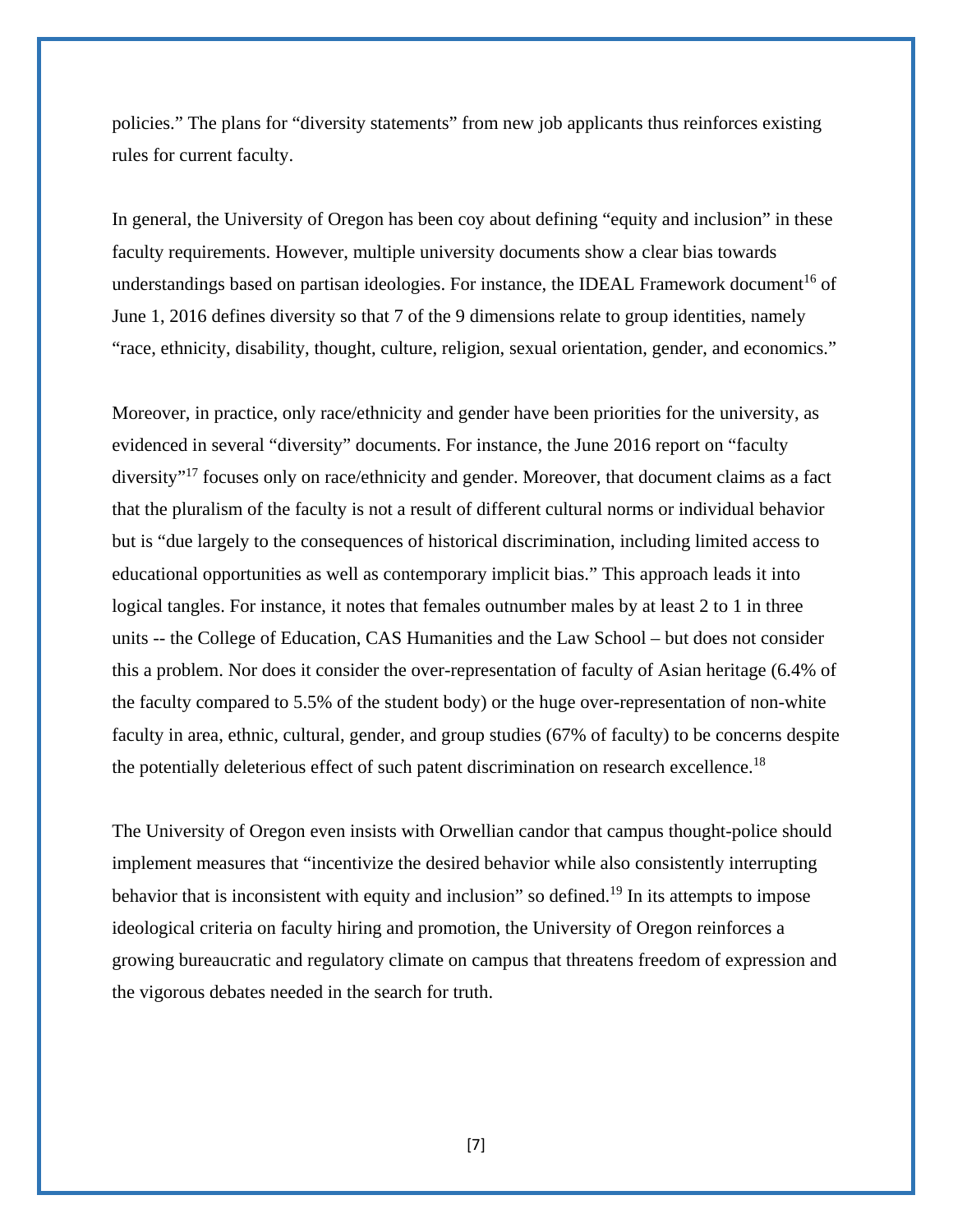#### OREGON HEALTH & SCIENCE UNIVERSITY

Oregon Health & Science University has made "cultural competency" an across-the-board requirement for new faculty hires and existing faculty performance evaluations. In practice, this has been measured by the intensity of a candidate's professed and demonstrated participation in "diversity and inclusion" activities rather than by evidence of effectiveness in pluralistic settings. Potential job candidates are to be asked: "How have diversity issues influenced and/or been a part of your teaching, research and outreach/service?" in addition to a battery of other similar questions.20

More recently, OHSU's Diversity Action Plan introduces Orwellian requirements for unit leaders to "track and report individual and group participation in diversity events" among their staff. In addition the plan requires unit leaders to "develop measurable ratings for diversity and inclusion in performance appraisals." As elsewhere, the focus at OHSU is on "people who have been historically marginalized or excluded based on factors such as race, ethnicity, gender, sexual orientation or disability."21 The institution does not discuss or provide data on political, ideological, or religious diversity among its members. It also does not seem aware that the diversity agenda, so stated, is a partisan ideology against which reasonable alternative viewpoints exist.

More worrying, OHSU does not provide evidence that "participation in diversity events" has any scientifically valid relationship to cultural competence or to research and clinical effectiveness. Two studies<sup>22</sup> in the medical literature cited by a 2016 meta-study<sup>23</sup> for the rigor of their research designs both found there was no impact on patient satisfaction of "cultural competence" training.

Thus, Oregon Health & Science University is slowly imposing a climate of politically-correct "diversity signaling" on its research and clinical staff. In addition to taking time from important health research and care, this signaling could have a perverse effect on institutional quality by directing resources to forms of training that have no measurable impact on patient outcomes or patient satisfaction.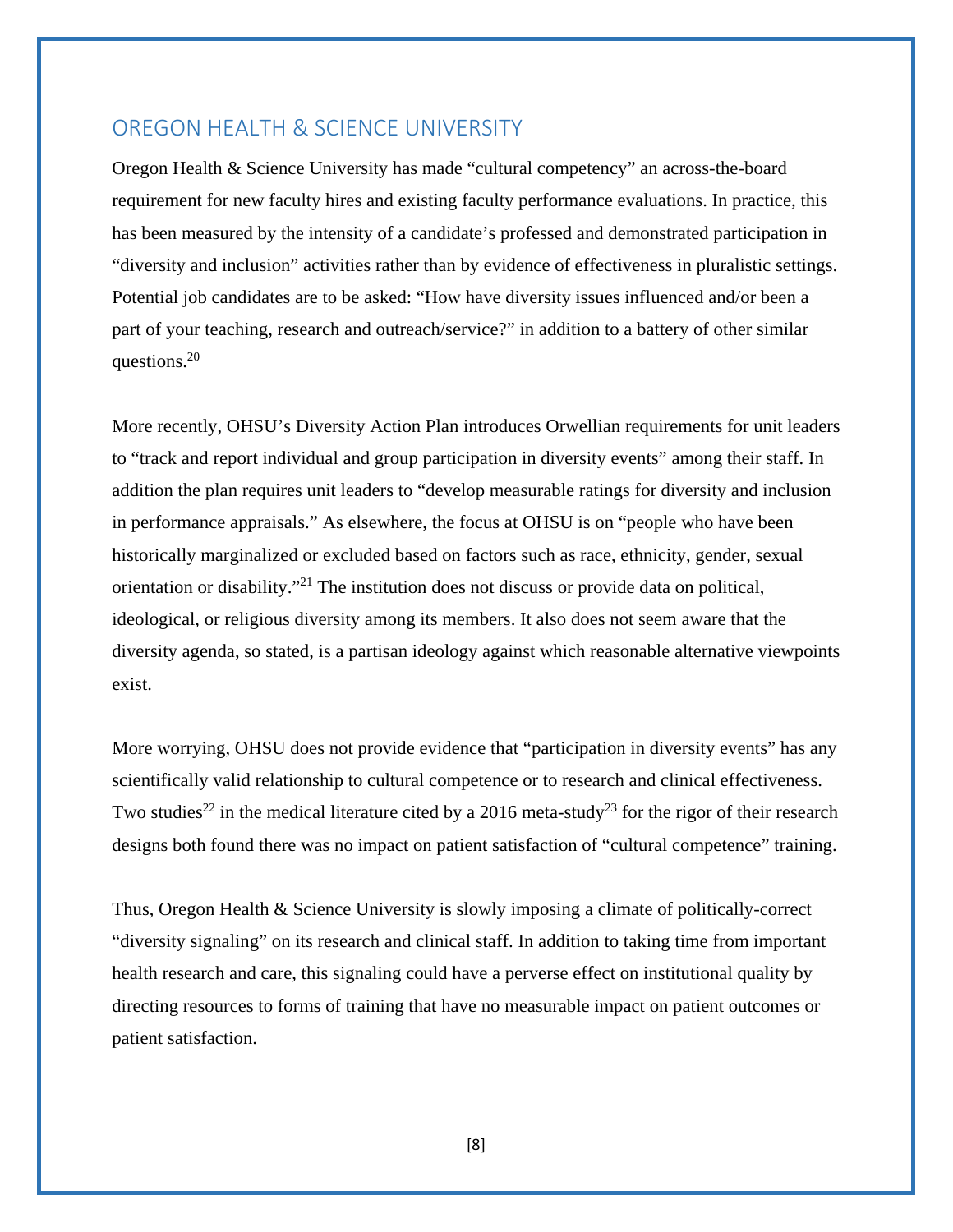#### OREGON STATE UNIVERSITY

Despite its reputation for research excellence and scientific rigor, Oregon State University has probably gone the farthest to impose highly-skewed understandings of social questions onto its students and faculty. In the 2017-18 academic year, for instance, all undergraduates will be sent for mandatory classes on "social justice" prior to being allow to proceed with their studies. The university's Office of Institutional Diversity is a similarly partisan unit that advocates "political resistance" against conservative or centrist policies and politicians on its Twitter and Facebook pages. It espouses "the importance and impact of historical and institutionalized social categories including race, class, gender, ability and others" and "actively addresses dynamics of bias, oppression and privilege."24

Oregon State University has followed the University of Oregon in being pressured by some faculty to impose mandatory diversity statements on new faculty hires and existing faculty. In 2015, the university began including requirements for statements on "contributions to equity, inclusion, and diversity" in promotion and tenure dossiers when such contributions were already included in position descriptions. The university has been careful to impose these requirements on faculty retroactively, possibly because of discussions about whether such criteria could be challenged in internal university processes or in court. Nonetheless, its approach of allowing individual units to define and use such tests in their own ways is likely to have even more perverse consequences than university-wide approaches because of the ability of the most politically-biased units to construct more extreme tests.

Moreover, activist faculty groups continue to press for an expansion of this test to all existing faculty in light of a university-wide policy that all faculty have a responsibility to "ensure" the diversity agenda is promoted. In presenting the new "contributions to equity, inclusion, and diversity" change to the university's Faculty Senate in June 2015, OSU Physics Professor Henri Jansen noted that the new criteria would give the university and academic units a means to discipline dissenting faculty: "If anyone is obstructive then this flags it," he said in recorded testimony. In response to faculty questions about making such contributions a mandatory part of all academic position descriptions retroactively, Jansen noted "this is a first step only" and "we might want to go there at some point."<sup>25</sup>

[9]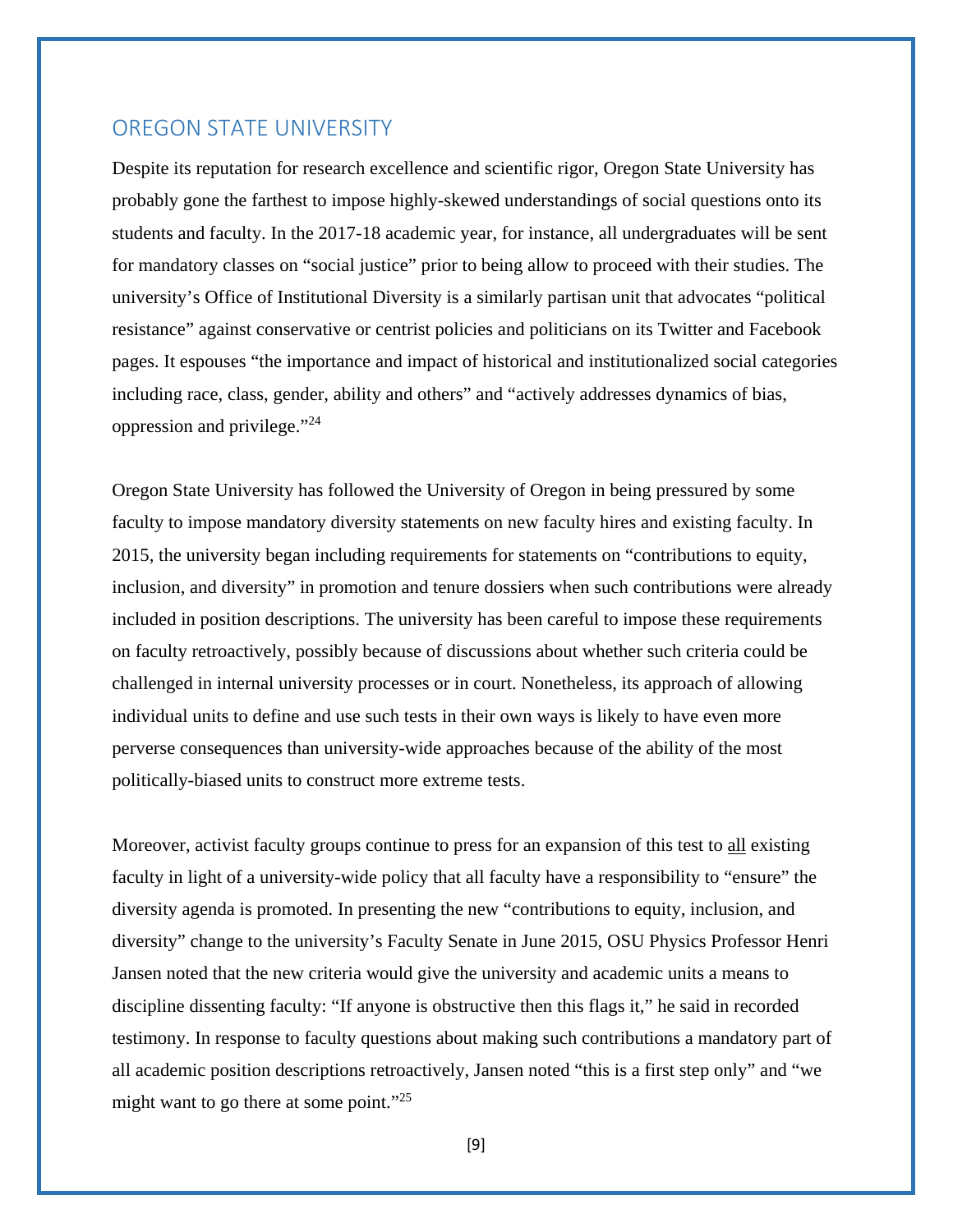In addition, the university has created a separate faculty hiring initiative that makes the diversity ideology the main criterion of selection. The "Tenured Faculty Diversity Initiative"<sup>26</sup> hires faculty based on "their ability to positively impact the hiring unit's (and/or the university's) organizational culture" in favor of the diversity ideology and on their plans to spend time "advocating for normative and policy changes" rather than engaging in valuable teaching and research. Again, given the ways that "inclusive" and "diverse" have been defined by the institution in strictly partisan terms, this amounts to a *de facto* political litmus test for faculty hiring. It would install political commissars in every department whose task was to ensure ideological conformity. It should be renamed the "Tenured Faculty Commissar Initiative".

As such, Oregon State University is moving with little resistance or debate towards the imposition of ideological litmus tests on its faculty. For a university that prides itself on its scientific excellence and rigor, this new threat to faculty research will grow larger unless it is reversed.

#### PORTLAND STATE UNIVERSITY

Portland State University, like others in Oregon, has seized the diversity agenda as a central focus of its institutional mission and defined it in ways that subscribe to a highly-partisan interpretation of American pluralism. "Our aim is to address the roots of inequities, including but not limited to racism, homophobia, sexism, ableism, classism, and the intersections of these inequalities," the university's strategic plan for 2016 to 2010 states.<sup>27</sup> The university has formally committed to nothing less than an upending of the idea of higher education in which, for instance, undergraduate curricula will be revolutionized to focus on "issues/challenges related to class, culture, ethnicity, gender, gender expression, language, race, ability, and sexual orientation"28 At the university's Winter Symposium of 2017 sponsored by the Office of Academic Affairs, faculty were taught that "academia has been a tool of imperialism" as well as "complicit in capitalism" and that higher education "requires radical interruptions with [sic] normalized ways of knowing and being."<sup>29</sup>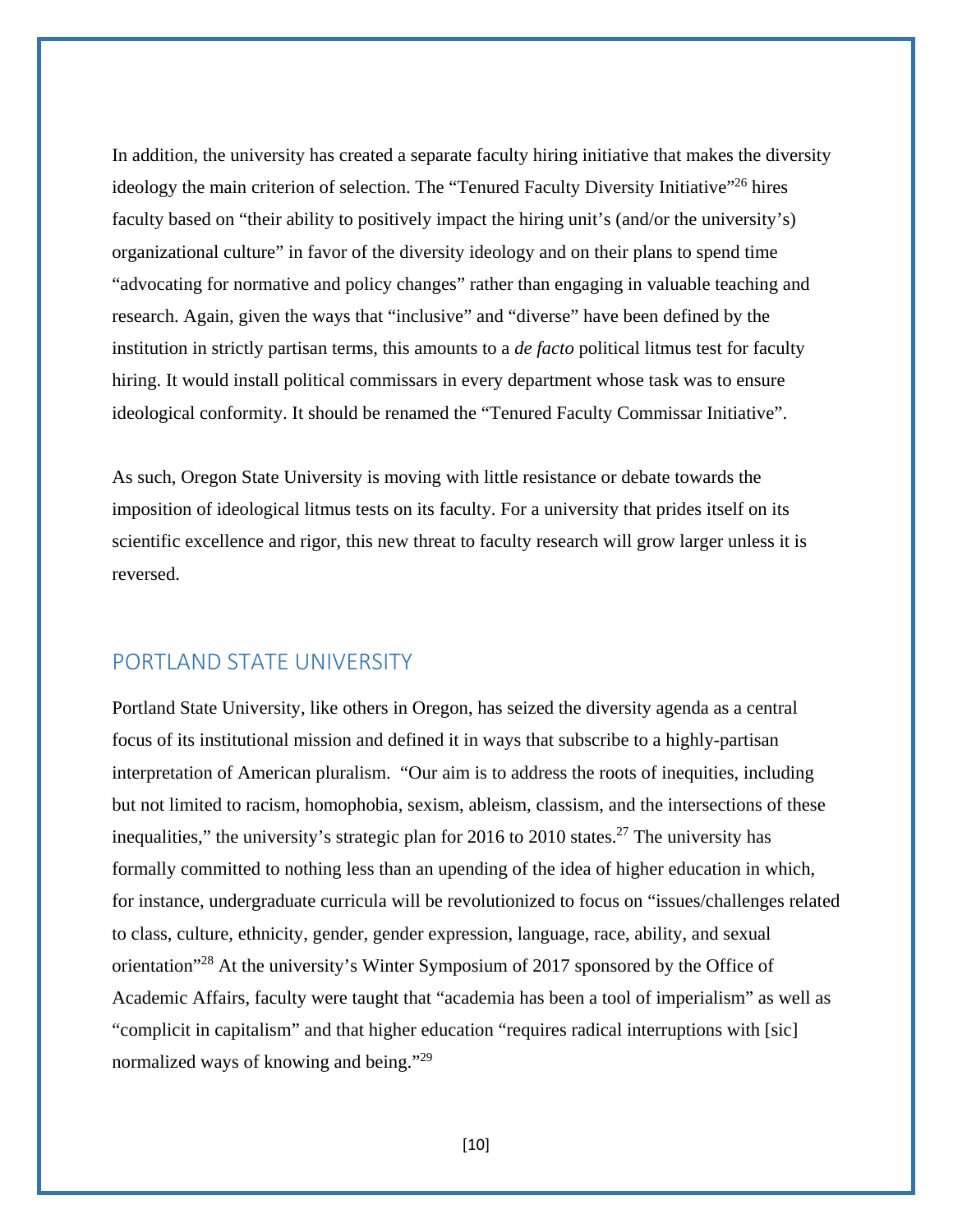This highly-ideological approach to diversity and equity is now being extended quietly to faculty hiring and promotion decisions. The 2016-2020 strategic plan includes undertakings to "consider acknowledging equity efforts in promotion and tenure guidelines, performance evaluations and similar assessments" while the university's Diversity Action Plan asked academic units to "supplement promotion and tenure standards to include diversity efforts as a measure to achieve promotion and tenure status."30

Like Oregon State University, Portland State University has taken a more decentralized approach to the imposition of the diversity agenda on faculty hiring and evaluation. Like OSU, therefore, the diversity agenda can be more or less intrusive depending on the particular make-up of the academic unit concerned. At the highest level, the PSU Diversity Action Council, lodged in the Office of the President, distributes a list of 44 questions for "measuring cultural key competencies during the interview process". As at other institutions, these questions replicate highly ideological understandings of social pluralism and prompt the interviewee to signal their impassioned agreement with those premises in order to "demonstrate" their suitability for employment. This includes describing "how you have been educated to understand the history of African Americans, Latinos, Asians, Native Americans and other historically marginalized communities", expatiating on the role of "diversity…in shaping your social style", and showing how you would combat "a pervasive belief that diversity and excellence are somehow in conflict."

PSU's Office of Global Diversity and Inclusion, like its counterparts at other Oregon universities, goes well beyond any reasonable interpretation of its institutional role in combatting illegal discrimination by playing an active part in radical political activism on and off campus. For instance, in November 2016, it co-organized a "Standing Rock Teach-In" with the university's School of Gender, Race, and Nations to oppose the Dakota Access Pipeline that had been approved under the Obama Administration. Given that the Office of Global Diversity and Inclusion is simultaneously being given authority to generate questions to be used to evaluate faculty candidates and the measures of "diversity efforts" to achieve hiring or promotion, this implies that a person who held the view that the pipeline was beneficial and just would fail the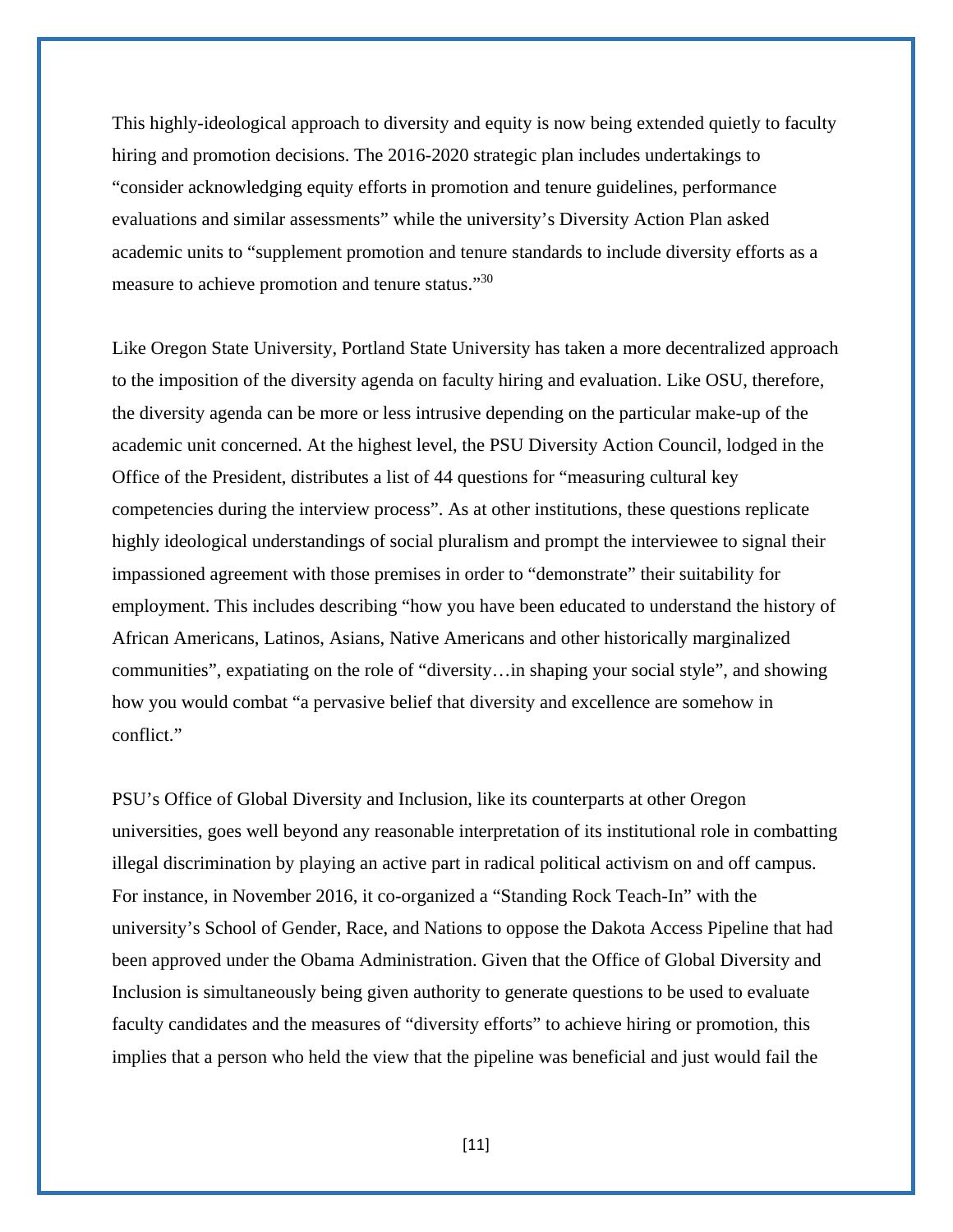university's ideological litmus test. More likely, such candidates would not bother applying to the university in the first place.

While it has been slower to impose the diversity agenda on its faculty, PSU is arguably most at risk for an ideological makeover given the radical tilt of many of its faculty and the openness with which university diversocrats advocate a coercive agenda against dissenting faculty. "I'm one of those that deeply believe that compliance work is an important engine to the bigger diversity bus," the university's Chief Diversity Officer Carmen Suarez told the online site DiverseEducation.com, "because if you can't change their hearts and their minds, you will govern their behavior and hold them accountable."31 This unvarnished appeal for the forcible imposition of a partisan ideology on faculty has met with little complaint, opening the door to serious threats to academic freedom and educational quality at the university.

## PROBLEMS AND SOLUTIONS

To summarize, the imposition of diversity statements at Oregon universities will cast a thick pall over the very idea of a university as a pluralistic site of truth-seeking and debate. The expansion of diversity statements in faculty hiring and promotion will:

- Violate the fundamental mission of a university to be a place of freedom and multiple political viewpoints
- Introduce an explicit bias into university operations
- Deter leading scholars from coming to Oregon
- Deny meritorious scholars their due promotion
- Absorb precious research and teaching time from faculty
- Worsen already grossly skewed political bias in academic units
- Serve as an ideological cudgel against dissenting faculty
- Redefine research and teaching excellence as nothing more than political activism

In response, the Oregon Association of Scholars calls for: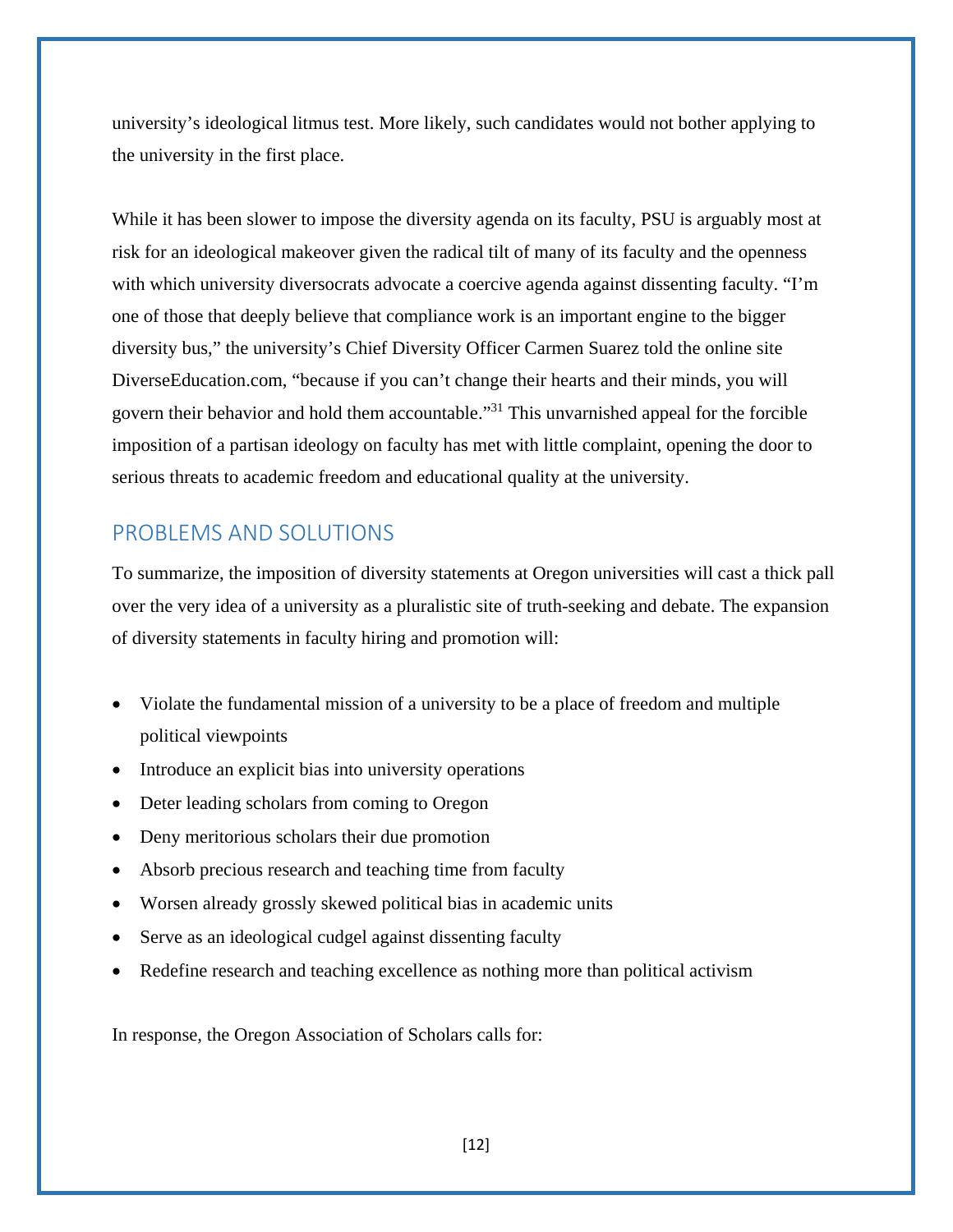- Mandatory diversity statements to be prohibited in all faculty hiring, evaluation, and promotion and tenure decisions
- Faculty to be made aware of the dangers of ideological bias in the governance of a university
- University administrators to be made aware of the potential legal challenges to diversity statements
- Federal and state legislators, alumni donors, grant-making foundations, and contracting agencies to withhold funds from Oregon universities that continue to impose ideological litmus tests on faculty
- Student groups to mobilize along with concerned faculty to defend the ideal of the university as a pluralistic institution

#### **NOTES**

1 https://provost.uchicago.edu/sites/default/files/documents/reports/KalvenRprt.pdf

<sup>2</sup> Guy Sims, "The Specter of Academic Employment: The Diversity Statement." Diverse: Issues In Higher Education 31, no. 4 (March 27, 2014): 30.; Ashley Thorne, "Diversity and Inclusion Litmus Tests for Tenure", National Association of Scholars, July 8, 2015,

https://www.nas.org/articles/diversity and inclusion litmus tests for tenure

<sup>3</sup> Evaluating Contributions to Diversity for Appointment and Promotion (APM 210), Guidelines for all Academic Disciplines, UCOP Academic Advancement, Sheila O'Rourke, January 7, 2008,

https://socialsciences.ucsd.edu/\_files/Guidelines%20to%20Evaluate%20Contributions%20to%2 0Diversity.pdf; APM-2010: http://www.ucop.edu/academic-personnel-

programs/\_files/apm/apm-210.pdf

<sup>4</sup> "Writing Your Diversity Statement", www.cmu.edu/gcc/handouts/Diversity%20Statement.pdf <sup>5</sup> Peter Wood, "Virginia Tech's "Inclusive" Rodomontade", May 01, 2009,

<sup>6</sup> Peter Schmidt, "Demand Surges for Diversity Consultants: But what do colleges get from them?", *Chronicle of Higher Education*, May 15, 2016

7 Karen Kelsky "Making Sense of the Diversity Statement," *Chronicle of Higher Education*, January 13, 2014.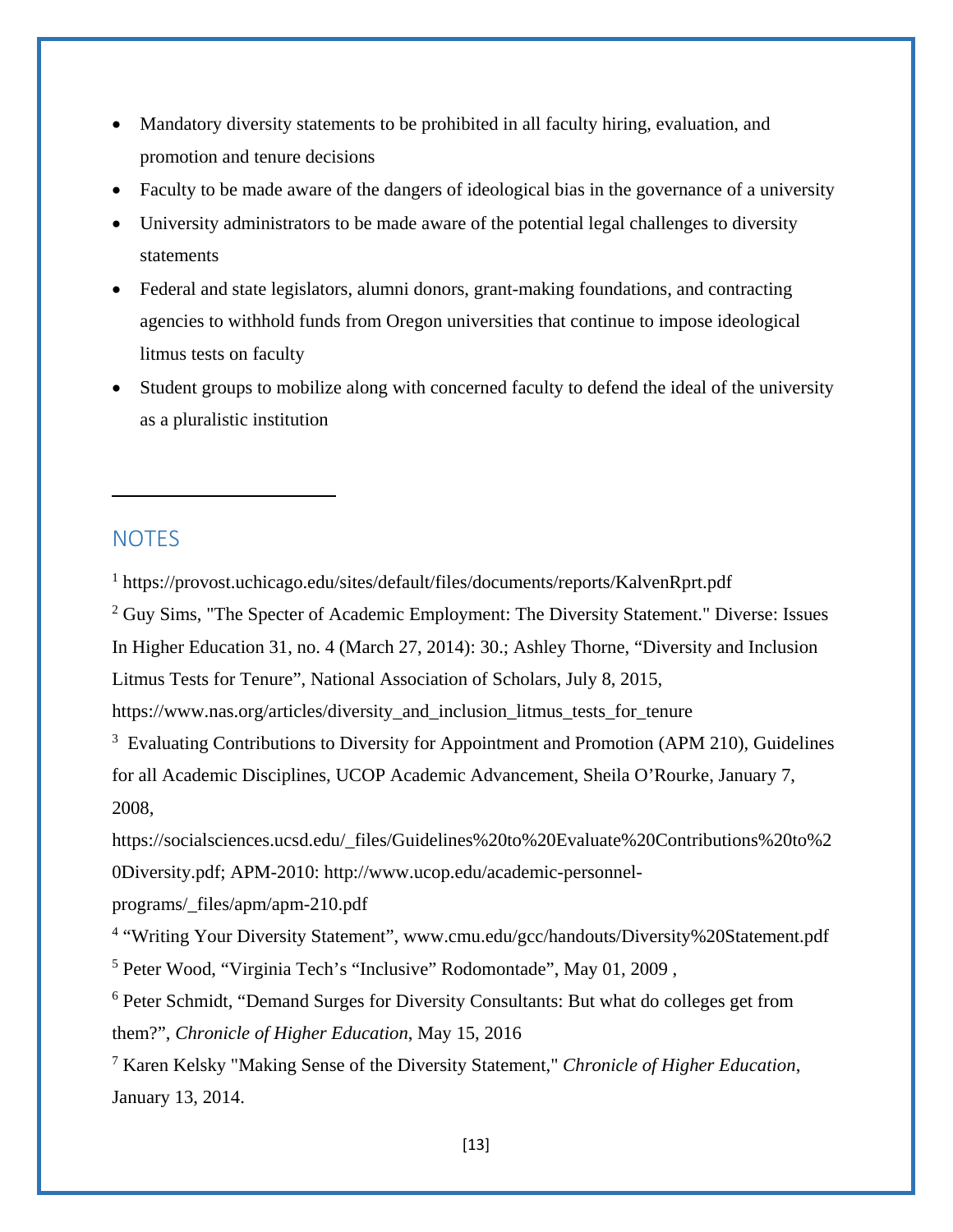<sup>8</sup> "Why Diversity?"; https://tacdiversitystatement.wikispaces.com/Why+Diversity%3F

<sup>9</sup> "The Effective Diversity Statement", Tanya Golash-Boza, June 10, 2016.

https://www.insidehighered.com/advice/2016/06/10/how-write-effective-diversity-statementessay

<u> Andrewski politika (za obrazu za obrazu za obrazu za obrazu za obrazu za obrazu za obrazu za obrazu za obrazu</u>

<sup>10</sup> Rothman, Stanley, Neil Nevitte, and S. Robert Lichter. "Politics and Professional Advancement." Academic Questions 18, no. 2 (Spring2005 2005): 71-84; Klein, Daniel B., and Andrew Western. "Voter Registration of Berkeley and Stanford Faculty." *Academic Questions* 18, no. 1 (Winter2004/2005 2004): 53-65; Sam Abrams, "Professors moved left since 1990s, rest of country did not", Jan 9, 2016, http://heterodoxacademy.org/2016/01/09/professors-movedleft-but-country-did-not/.

<sup>11</sup> Duarte, J., Crawford, J., Stern, C., Haidt, J., Jussim, L., & Tetlock, P. "Political diversity will improve social psychological science," *Behavioral and Brain Sciences* (38), January 2015; Chris Martin, "How Ideology Has Hindered Sociological Insight," *The American Sociologist*, March 2016, Volume 47, Issue 1, pp 115–130.

<sup>12</sup> 21 February 2017, "The threat from within", Stanford News,

http://news.stanford.edu/2017/02/21/the-threat-from-within/

<sup>13</sup> https://academicaffairs.uoregon.edu/tips-faculty-self-presentation-evaluations-teaching

14 "Diversity Action Plans", https://provost.uoregon.edu/diversity-action-plans

15 "Diversity Action Plan CAS Natural Sciences, 2017-2020", Draft 19 January 2017.

<sup>16</sup> IDEAL Framework: A Commitment to Equity, Inclusion, and Diversity;

https://inclusion.uoregon.edu/sites/inclusion2.uoregon.edu/files/ideal\_framework\_-

\_final\_may\_31\_2016.pdf

<sup>17</sup> "Racial, Ethnic, and Gender Diversity Among Faculty and Academic Leadership Ranks at the University of Oregon" Division of Equity and Inclusion, Office of the Vice President for Equity and Inclusion,

https://inclusion.uoregon.edu/sites/inclusion2.uoregon.edu/files/facultydiversityreport\_august201 6\_final\_002.pdf

 $18$  For instance, 13 of the most 14 influential books ever written on Southeast Asia were by white male authors, according to the Singapore-based academic journal *Sojourn*. See Hui Yew-Foong, "The Most Influential Books of Southeast Asian Studies", *Sojourn: Journal of Social Issues in Southeast Asia*, Volume 24, Number 1, April 2009.